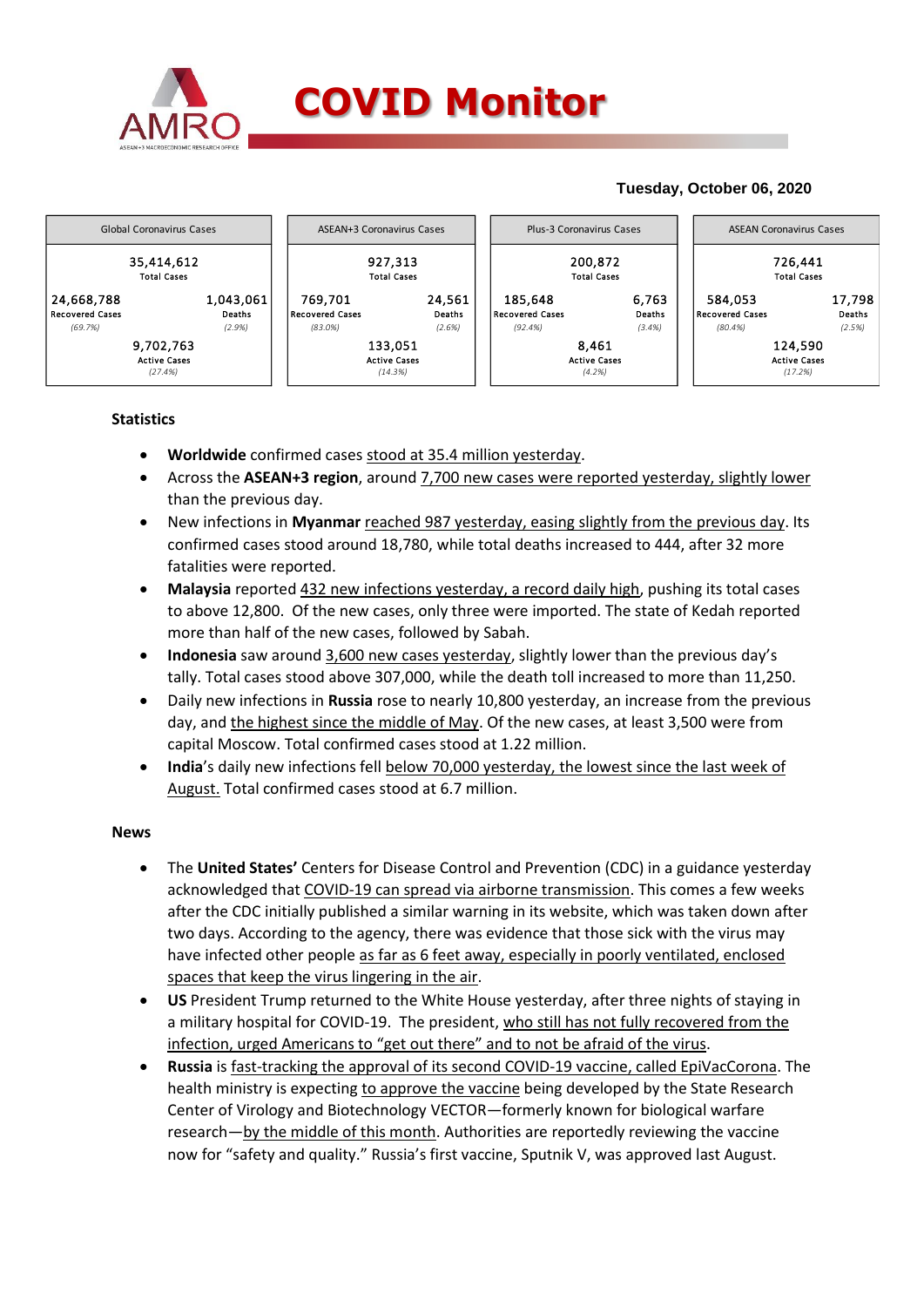

## **COVID Monitor**

#### Overview of Confirmed COVID-19 Cases

| <b>Economy</b>        | <b>Total</b> | Cases per 1M   | <b>New</b>     | <b>New Cases</b> | <b>New Cases</b>   | <b>ANew</b>             | ∆% New  | Total          | <b>New</b>     | <b>Fatality</b> | <b>Total</b> | Recovery                 | <b>Active</b>  | Resolved     |
|-----------------------|--------------|----------------|----------------|------------------|--------------------|-------------------------|---------|----------------|----------------|-----------------|--------------|--------------------------|----------------|--------------|
|                       | Cases        | Population     | Cases          | per 1M Pop.      | $(7-day \, avg)^1$ | Cases                   | Cases   | <b>Deaths</b>  | <b>Deaths</b>  | Rate (%)        | Recovered    | <b>Rate (%)</b>          | Cases          | cases $(%)2$ |
| Global                | 35,414,612   |                | 264,144        |                  |                    | 16,323                  | 0.8     | 1,043,061      | 6,120          | 2.9             | 24,668,788   | 69.7                     | 9,702,763      | 72.6         |
| ASEAN+3               | 927,313      |                | 7,705          |                  |                    | $-1,554$                | 0.8     | 24,561         | 202            | 2.6             | 769,701      | 83.0                     | 133,051        | 72.5         |
| Plus-3                | 200,872      |                | 379            |                  |                    | $-120$                  | 0.2     | 6,763          | $\overline{4}$ | 3.4             | 185,648      | 92.4                     | 8,461          | 85.7         |
| <b>ASEAN</b>          | 726,441      |                | 7,326          |                  |                    | $-1,434$                | $1.0$   | 17,798         | 198            | 2.5             | 584,053      | 80.4                     | 124,590        | 84.2         |
| China                 | 85,482       | 61             | 12             | 0.0              |                    | -8                      | 0.0     | 4,634          | $\mathbf 0$    | 5.4             | 80,630       | 94.3                     | 218            | 99.7         |
|                       | 5,124        | 671            | 11             | 1.4              |                    | 6                       | 0.2     | 105            | 0              | 2.0             | 4,864        | 94.9                     | 155            | 97.0         |
| Hong Kong, China      | 86,027       |                | 281            | 2.2              |                    | $-120$                  |         |                | 4              |                 |              |                          |                | 92.6         |
| Japan                 |              | 684            |                |                  | -1                 |                         | 0.3     | 1,602          |                | 1.9             | 78,071       | 90.8                     | 6,354          |              |
| Korea                 | 24,239       | 466            | 75             | 1.4              |                    | $\overline{\mathbf{c}}$ | 0.3     | 422            | 0              | 1.7             | 22,083       | 91.1                     | 1,734          | 92.8         |
| Indonesia             | 307,120      | 1,138          | 3,622          | 13.4             |                    | $-370$                  | 1.2     | 11,253         | 102            | 3.7             | 232,593      | 75.7                     | 63,274         | 79.4         |
| Malaysia              | 12,813       | 386            | 432            | 13.0             |                    | 139                     | 3.5     | 137            | $\mathbf 0$    | $1.1$           | 10,340       | 80.7                     | 2,336          | 81.8         |
| Philippines           | 324,762      | 2,951          | 2,265          | 20.6             |                    | $-902$                  | 0.7     | 5,840          | 64             | 1.8             | 273,123      | 84.1                     | 45,799         | 85.9         |
| Singapore             | 57,819       | 10,140         | $\overline{7}$ | $1.2\,$          |                    | $-5$                    | $0.0\,$ | 27             | 0              | 0.0             | 57,597       | 99.6                     | 195            | 99.7         |
| Thailand              | 3,600        | 53             | 10             | 0.1              |                    | 5                       | 0.3     | 59             | 0              | 1.6             | 3,390        | 94.2                     | 151            | 95.8         |
|                       |              |                |                |                  |                    |                         |         |                |                |                 |              |                          |                |              |
| Brunei Darussalam     | 146          | 324            | $\mathbf 0$    | 0.0              |                    | 0                       | 0.0     | $\overline{3}$ | 0              | 2.1             | 142          | 97.3                     | $\mathbf{1}$   | 99.3         |
| Cambodia              | 280          | 17             | $\overline{2}$ | 0.1              |                    | $\mathbf 2$             | 0.7     | $\mathbf 0$    | 0              | 0.0             | 276          | 98.6                     | $\overline{4}$ | 98.6         |
| Lao PDR               | 23           | $\overline{3}$ | 0              | 0.0              |                    | $\mathsf 0$             | $0.0\,$ | $\Omega$       | 0              | 0.0             | 22           | 95.7                     | $\mathbf{1}$   | 95.7         |
| Myanmar               | 18,781       | 352            | 987            | 18.5             |                    | $-304$                  | 5.5     | 444            | 32             | 2.4             | 5548         | 29.5                     | 12,789         | 31.9         |
| Vietnam               | 1,097        | 11             | $\mathbf{1}$   | 0.0              |                    | $\mathbf 1$             | 0.1     | 35             | $\mathbf 0$    | 3.2             | 1,022        | 93.2                     | 40             | 96.4         |
|                       |              |                |                |                  |                    |                         |         |                |                |                 |              |                          |                |              |
| Belgium               | 132,203      | 11,479         | 1,968          | 170.9            |                    | $-644$                  | 1.5     | 10,078         | 14             | 7.6             | 19,712       | 14.9                     | 102,413        | 22.5         |
| France                | 636,196      | 9,789          | 34,225         | 526.6            |                    | 34,225                  | 5.7     | 32,096         | 144            | 5.0             | 80,394       | 12.6                     | 523,706        | 17.7         |
| Germany               | 304,673      | 3,672          | 3,100          | 37.4             |                    | 1,554                   | 1.0     | 9,554          | 21             | 3.1             | 265,624      | 87.2                     | 29,495         | 90.3         |
| Italy                 | 327,586      | 5,439          | 2,257          | 37.5             |                    | $-321$                  | 0.7     | 36,002         | 16             | 11.0            | 232,681      | 71.0                     | 58,903         | 82.0         |
| Netherlands           | 141,258      | 8,174          | 32             | 1.9              |                    | $-4,000$                | 0.0     | 6,509          | $\mathbf{1}$   | 4.6             | 4,492        | $\sim$                   | 29,404         | 79.2         |
| Spain                 | 813,412      | 17,356         | 23,480         | 501.0            |                    | 23,480                  | 3.0     | 32,225         | 139            | 4.0             | 150,376      | 18.5                     | 53,521         | 93.4         |
| Switzerland           | 55,932       | 6,468          | 1,548          | 179.0            |                    | 1,548                   | 2.8     | 2,078          | $\mathbf 1$    | 3.7             | 45,800       | 81.9                     | 8,054          | 85.6         |
| <b>United Kingdom</b> | 518,222      | 7,705          | 12,603         | 187.4            |                    | $-10,362$               | 2.5     | 46,791         | 19             | 9.0             |              | $\overline{\phantom{a}}$ |                | $\sim$       |
|                       |              |                |                |                  |                    |                         |         |                |                |                 |              |                          |                |              |
| Brazil                | 4,927,235    | 23,310         | 11,946         | 56.5             |                    | 3,490                   | 0.2     | 146,675        | 323            | 3.0             | 4,397,882    | 89.3                     | 382,678        | 92.2         |
| Canada                | 171,384      | 4,532          | 2,883          | 76.2             |                    | 742                     | 1.7     | 9,560          | 27             | 5.6             | 144,653      | 84.4                     | 17,171         | 90.0         |
| Argentina             | 809,728      | 17,776         | 11,242         | 246.8            |                    | 3,574                   | 1.4     | 21,468         | 450            | 2.7             | 649,017      | 80.2                     | 139,243        | 82.8         |
| Mexico                | 789,780      | 6,214          | 28,115         | 221.2            |                    | 24,403                  | 3.7     | 81,877         | 2,789          | 10.4            | 670,034      | 84.8                     | 37,869         | 95.2         |
| Peru                  | 828,169      | 25,231         | 6,605          | 201.2            |                    | 6,605                   | 0.8     | 32,742         | 133            | 4.0             | 706,223      | 85.3                     | 89,204         | 89.2         |
| <b>United States</b>  | 7,401,947    | 22,359         | 35,668         | 107.7            |                    | $-2,809$                | 0.5     | 209,410        | 373            | 2.8             | 2,935,142    | 39.7                     | 4,257,395      | 42.5         |
|                       | 27,173       | 1.046          | 25             | 1.0              |                    | 12                      | 0.1     | 895            | $\mathbf{1}$   |                 | 24,890       |                          | 1,388          | 94.9         |
| Australia             |              |                |                |                  |                    |                         |         |                |                | 3.3             |              | 91.6                     |                |              |
| India                 | 6,685,082    | 4,881          | 61,267         | 44.7             |                    | $-13,175$               | 0.9     | 102,685        | 884            | 1.5             | 5,586,703    | 83.6                     | 995,694        | 85.1         |
| Iran                  | 475,674      | 5,653          | 3,902          | 46.4             |                    | 249                     | 0.8     | 27,192         | 235            | 5.7             | 392,293      | 82.5                     | 56,189         | 88.2         |
| Russia                | 1,219,796    | 8,320          | 10,757         | 73.4             |                    | 381                     | 0.9     | 21,375         | 115            | 1.8             | 978,610      | 80.2                     | 219,811        | 82.0         |
| Saudi Arabia          | 336,766      | 9,687          | 379            | 10.9             |                    | $-11$                   | 0.1     | 4,898          | 23             | 1.5             | 322,055      | 95.6                     | 9,813          | 97.1         |
| South Africa          | 682,215      | 11,424         | 926            | 15.5             |                    | $-647$                  | 0.1     | 17,016         | 40             | 2.5             | 615,684      | 90.2                     | 49,515         | 92.7         |

Source: Haver Analytics, sourced from John Hopkins University; AMRO staff calculations.<br>Notes: New cases since previous day. ∆% refers to percentage change since previous day. Fatality rate measured as deaths per confirmed

Data as of 5/10/2020